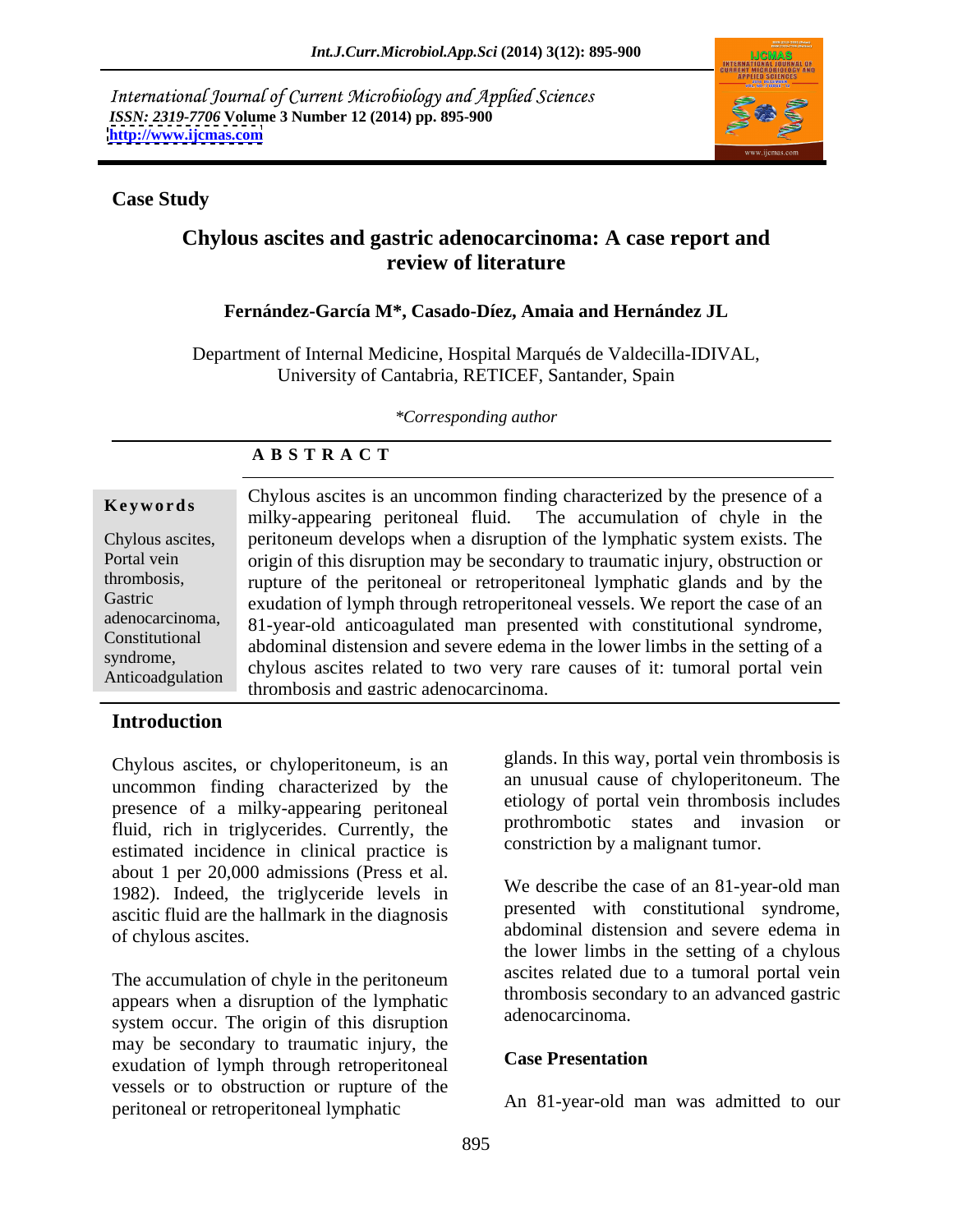Internal Medicine Department because of fluid (Figure 1). Biochemical analysis of the constitutional syndrome and a rapidly ascitic fluid detected a level of trigyceriddes evolving hydropic decompensation. His of 240 mg/dL. The serum to ascites albumin past medical history included hypertension, gradient (SAAG) was greater than 1.1 g / dl. COPD and atrial fibrillation. He had no Adenosine deaminase activity (ADA) was surgical history. He reported a 50 mg / day alcohol consumption. His current fluid were negative. medications were losartan, aclidinium bromide and acenocoumarol. An abdominal computed tomography

three weeks with resting dyspnea and edema and edema and electrated area of 20 x 10 cm at the

At admission, his temperature was 37 °C, his consistent with a poorly differentiated blood pressure was 135/80 mmHg, and his heart rate was 95 b.p.m. On physical examination were evident a grade 3 ascites and collateral abdominal circulation. The (GGT 45 U/L , AST 34 U/L, ALT 31 U/L, AP 75 U/L , bilirubin 0.8 mg/dL). Albumin

four liters of milky-appearing peritoneal vessels, which form a fistula into the

normal. Cytologic studies of the peritoneal fluid were negative.

He referred appetite loss, postprandial intrahepatic portal vein and a generalized fullness, asthenia and anorexia lasting eight thickening of the gastric wall (Figure 2) months accompanied by progressive without signs of an evolved hepatopathy. painless abdominal distension for the last The esophagogastroduodenoscopy revealed in the lower limbs in the last 72 hours. greater curvature of the gastric body (Figure An abdominal computed tomography revealed portal thrombosis from the an ulcerated area of 20 x 10 cm at the 3). The anatomopathological study was adenocarcinoma (G3).

# **Discussion**

remainder of the physical examination was The lymphatic system is an important unremarkable. Routine blood tests revealed pathway where fluids, proteins, lipids and a total leukocyte count of 5.7 x  $10^3$ /cm<sup>3</sup>, lipid soluble vitamins flow from the Normal Range (NR)  $4.8 - 10.8 \times 10^3$ ; 68 % intestinal spaces to the vascular system [2]. neutrophils, NR 42.0 - 75.0%; Hb 13.2 g/dL Lymph and interstitial fluid usually have the , NR 13-18; platelet count 259 x  $10^3$  / L, same osmotic pressure, so, molecules enter NR  $150 - 450 \times 10^3$ ; Na<sup>+</sup> 143 mEq /L, NR into the lymphatic vessels by the influence 135-145; K + 3.9 mEq/L, NR 3-5; creatinine of hydrostatic and oncotic pressures 0.8 mg/dL, glucose 116 mg/dL. Glutamyl (Griniatsos et al, 2010). The mechanisms by transpeptidase (GGT), aspartate which chylous ascites is produced are aminotransferase (AST), alanine related to obstruction or disruption of the aminotransferase (ALT), alkaline lymphatic ducts. As discussed below, this phosphatase (AP) and bilirubin were normal obstruction may be due to a benign or a malignant cause.

level was 3.7 g/dL (NR: 3.4 -5.4). Lactate Four pathophysiological mechanisms have dehydrogenase was 446 U/L (NR:105 - 333 been proposed for its development. Briefly, U/L). Total cholesterol and triglycerides a) Primary lymphatic fibrosis, originated by were 212 and 134 (NR: 150-200 and < 200), malignant obstruction of the lymphatic or respectively. Serum amylase was 78 (NR: chyle cistern, which generates a subserosa 23-85 U/L). dilation with extravasation into the A paracenthesis was performed obtaining through the lymphatic retroperitoneal wall dilation with extravasation into the peritoneal cavity; b) Lymph exudation vessels, which form a fistula into the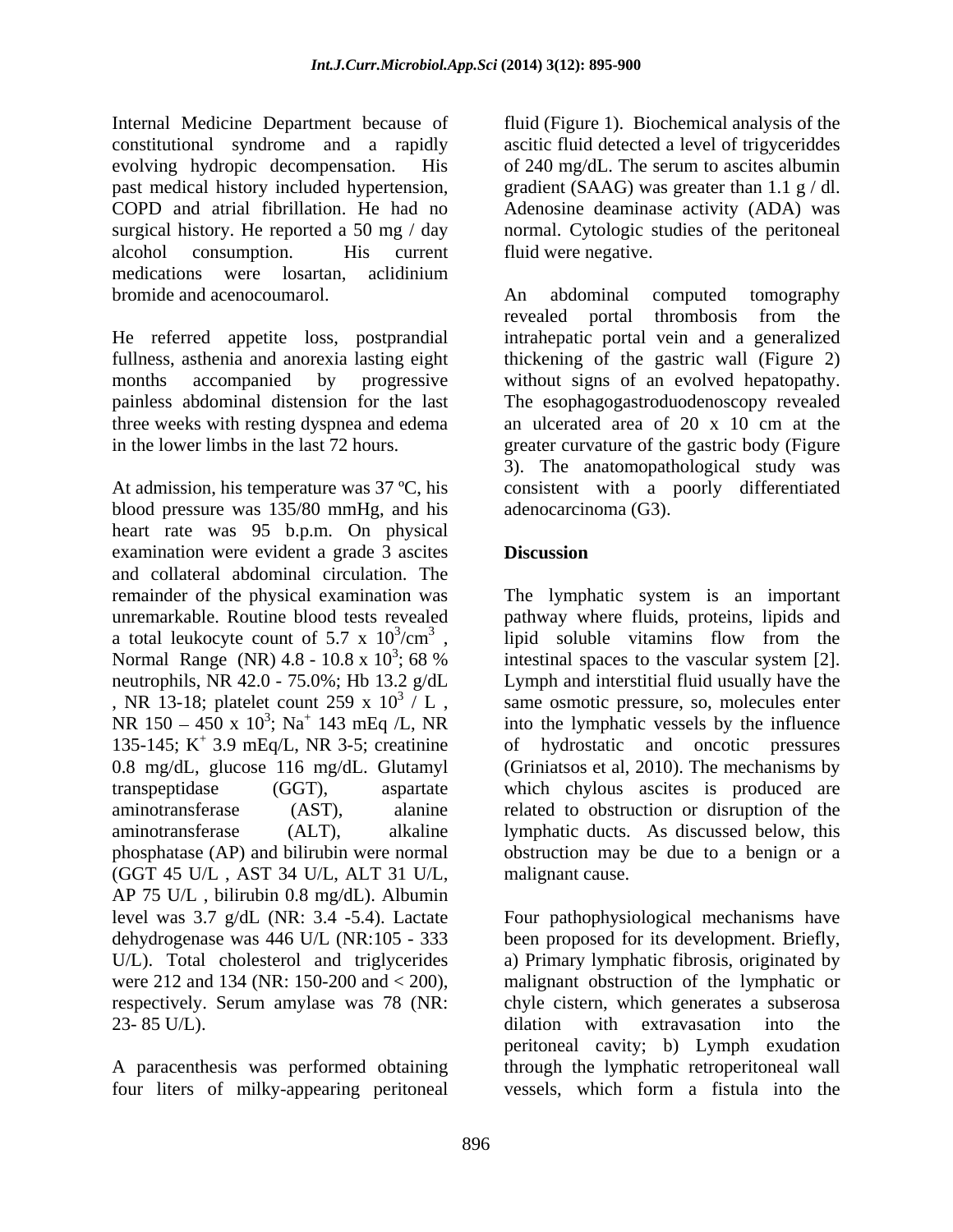peritoneal cavity, as in congenital lymphangiectasia and c) Dilation of retroperitoneal lymph vessels secondary to obstruction of the thoracic duct or chyle which was an aggregating factor to increase cistern as in heart failure and constrictive pericarditis and d) Acquired thoracic duct obstruction from trauma or surgery, causing The role of anticoagulation in patients with direct leakage of chyle through a lymphoperitoneal fistula (Cárdenas et al, of anticoagulation in this cases is to prevent 2002). recurrent thrombosis as well as the thrombus

Chylous ascitesis is characterized by the possible. Recanalization of portal vein with presence of a milky fluid with a triglyceride anticoagulant drugs is more feasible in cases concentration that exceeds the serum of acute than chronical thrombosis. (Engman concentration is greater than 110-200 mg/dL et al, 2008). The response to Vitamin-K- (Runyon et al, 1988) and often greater than Antagonists (VKA) seems to differ between

malignancies, mainly lymphomas, have been molecular-weight heparin (LMWH), the first cause of chyloperitoneum. Gastric situation that confirms the fact that cancer PubMed database of the U.S. National chyloperitoneum between years 1964 y

Other interesting question in our patient to discuss is the presence of a portal vein Direct oral anticoagulants (DOACs) are thrombosis despite oral anticoagulation for emerging alternatives for VTE treatment his atrial fibrillation. Cancer is a highly especially in cases of cancer-associated VTE thrombophilic entity which origins a high (Wharin et al, 2014). DOACs can be number of symptomatic or asymptomatic administered with a fixed-dose orally, have venous thromboembolic events (VTE). a predictable drug effect, does not need (Gary et al, 2014). Cancer patients have a 6 7-fold higher risk of venous a very few drug or food interactions. thromboembolism (VTE) as compared with non-cancer patients (Prandoni et al, 2014). VTE is a predictor of poor survival in these is associated with higher bleeding patients. In our case, portal vein thrombosis is probably related to the state of hpercoagulability derivated of gastric anticoagulation must be made on a case-bycancer. In the setting of our patient`s constitutional syndrome, chronic portal vein

thrombosis would have induced an obstruction to flow within the portal venous system leading to a portal hypertension state the chylous ascites.

1000 mg/dL. patients with or without cancer. chronic tumoral PVT is not clear. The goal extension, and promote recanalization, if of acute than chronical thrombosis. (Engman

There are multiple causes of chylous ascites Many works have found an improved (Table 1). During the last decades, efficacy against recurrent VTE for Low the first cause of chyloperitoneum. Gastric situation that confirms the fact that cancer carcinoma is an uncommon cause of this patients are less responsive to VKA, So, entity. A review of literature using The LMWHs are the cornerstone of VTE Library of Medicine showed 19 reported studies suggest that LMWHs may also have cases of gastric carcinoma and direct antitumor effects and improve 2014. Notwithstanding, further clinical research is molecular-weight heparin (LMWH), treatment in oncologic patients. Some survival rates (Hull et al., 2006). needed to confirmate this effect.

routine laboratory monitoring and they have

On the other hand, anticoagulation therapy is associated with higher bleeding complications in cancer patients than in non cancer patients so the decision to start case basis.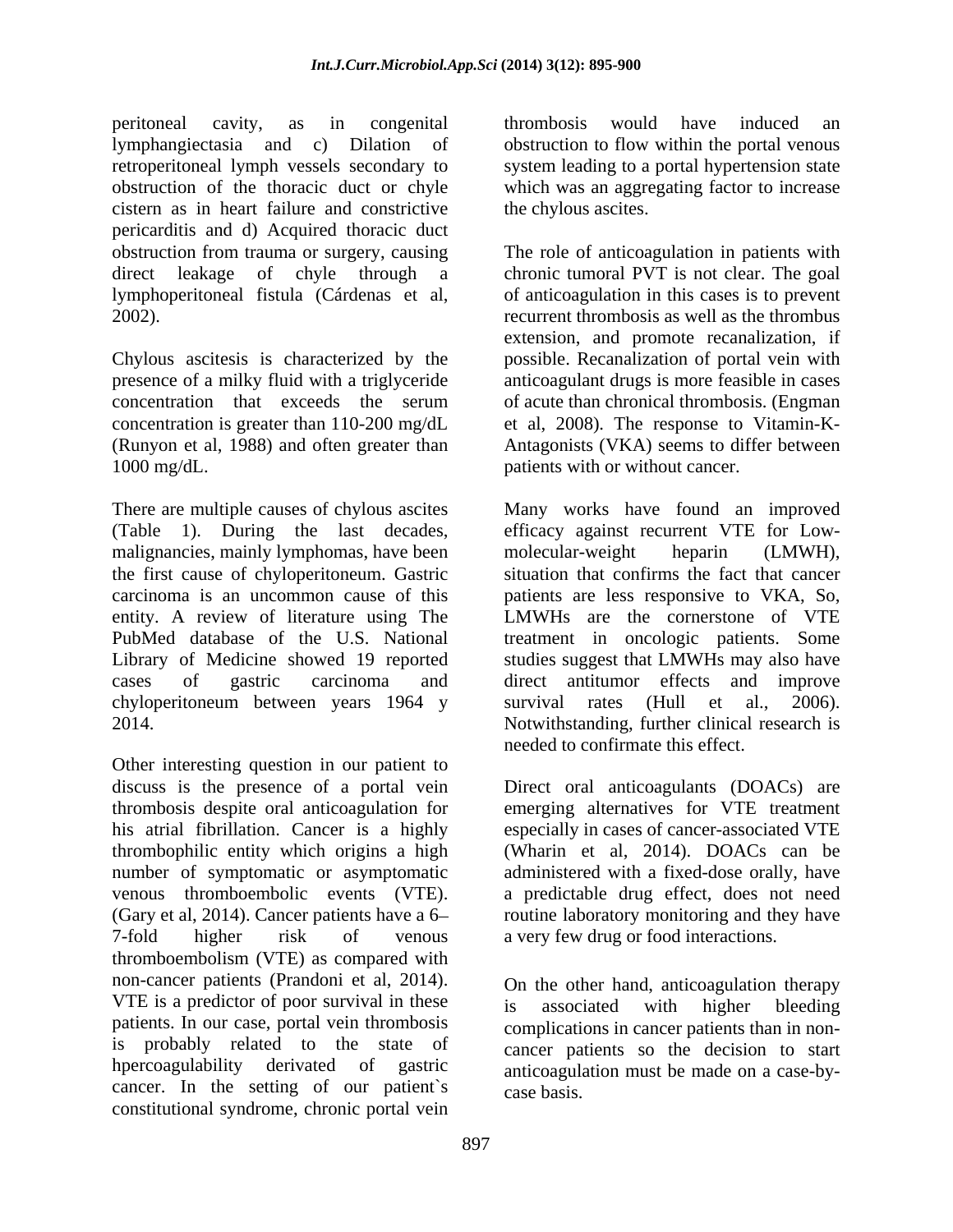# **Table.1** Causes of chylous ascites

| Congenital                                                 |
|------------------------------------------------------------|
| Primary lynfatic hypoplasia                                |
| Yellow nail syndrome                                       |
| Klippel Trénaunay syndrome                                 |
| Primary lynfatic hyperplasia                               |
| <b>Acquired</b>                                            |
| <b>Malignancies</b>                                        |
| Lymphoma                                                   |
| Kaposi's sarcoma                                           |
| Peritoneal carcinomatosis (ovary, stomach, colon)          |
| Enfermedad de Hodgkin, leucemia, linfoma, mieloma multiple |
| Post-surgical                                              |
| Abdominal aneurysm repair                                  |
| Retroperitoneal node dissection                            |
| Catheter placement for peritoneal dialysis                 |
| Inferior vena cava resection                               |
| Laparoscopic nissen fundoplication                         |
| Liver transplantation                                      |
| Duodenopancreatectomy                                      |
| Radical nephrectomy                                        |
|                                                            |
| <b>Inflammatory</b>                                        |
| Radiation                                                  |
| Pancreatitis                                               |
| Constrictive pericarditits                                 |
| Retroperitoneal fibrosis                                   |
| Sarcoidosis                                                |
| Celiac sprue                                               |
| Whipple's disease                                          |
| Retractile mesenteritis                                    |
| <b>Infectious</b>                                          |
|                                                            |
| Tuberculosis                                               |
| Filariasis                                                 |
| Mycobacterium avium intracellulare                         |
| <b>Abdominal trauma</b>                                    |
| Hemodynamic                                                |
| Portal hypertension                                        |
| Right heart failure                                        |
| Dilated cardiomyopathy                                     |
| Nephrotic syndrome                                         |
|                                                            |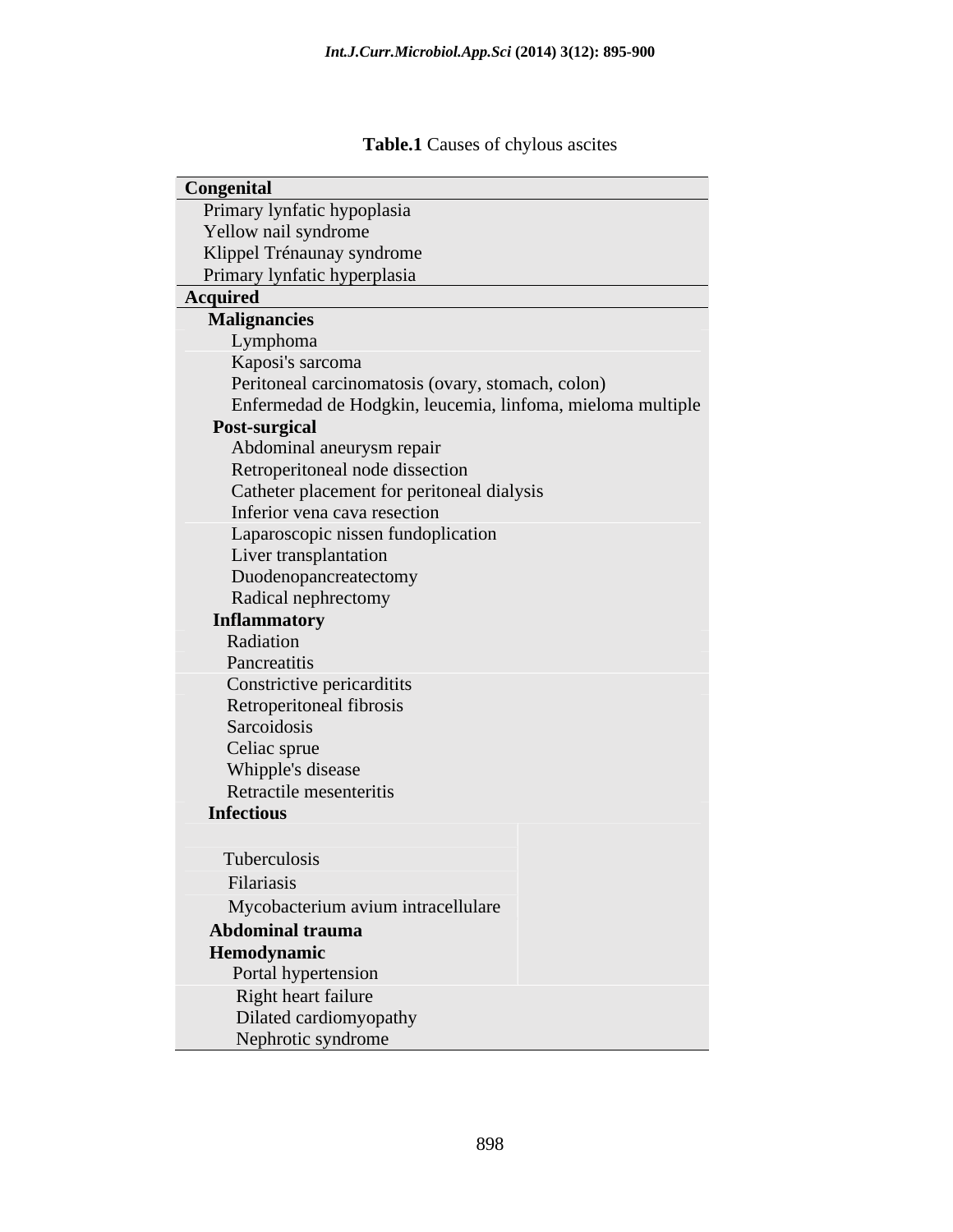

**Figure.1** Chylous ascites: milky-appearing peritoneal fluid

**Figure.2** Thrombosis from the intrahepatic portal vein (black arrow) and a generalized thickening of the gastric wall (white arrow)



Figure.3 Ulcerated area of 20 x 10 cm at the greater curvature of the gastric body